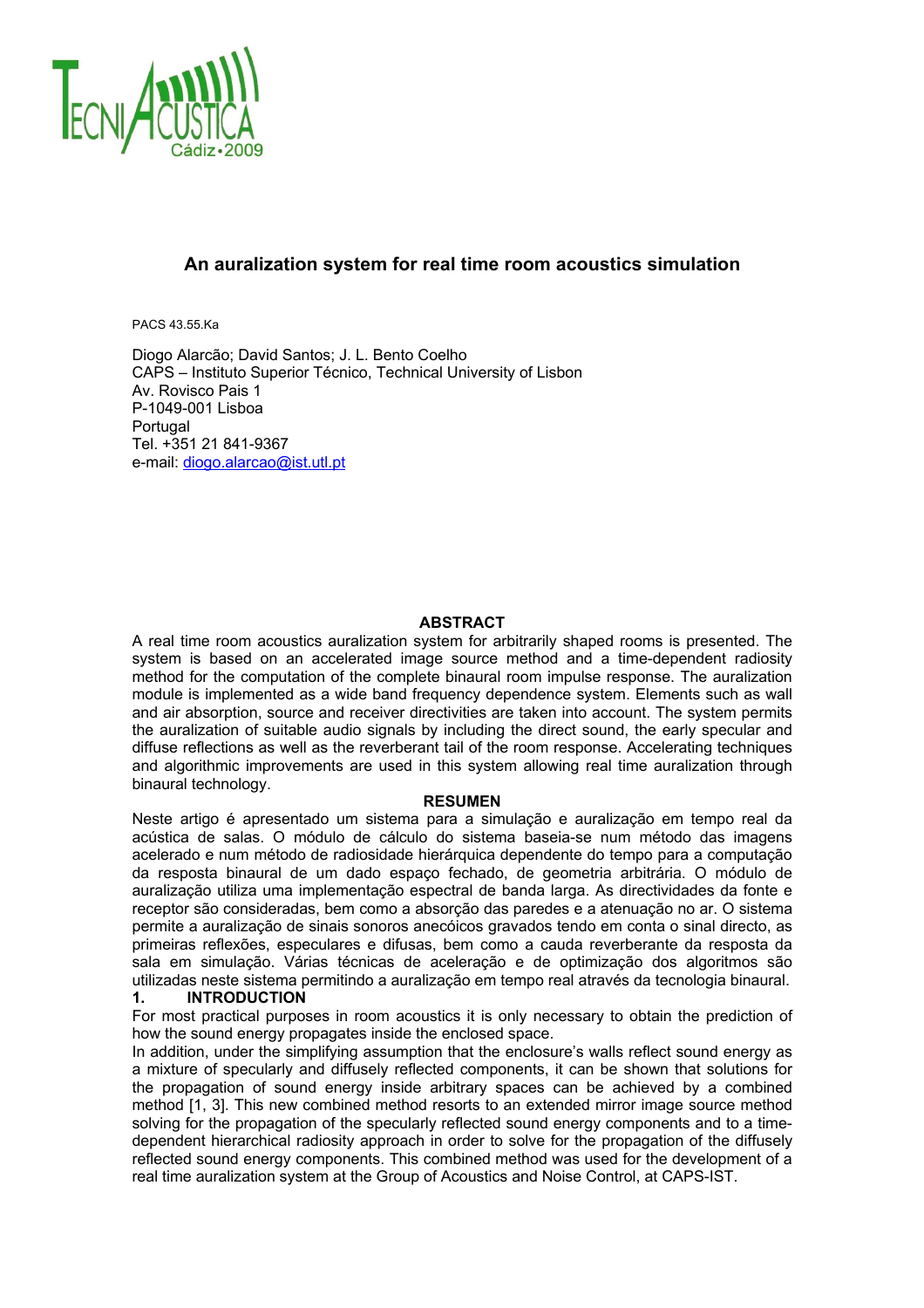

## **2. DESCRIPTION OF THE SYSTEM**

The module for solving the specularly reflected sound components was implemented by using an extended image source method, while the module for solving the diffusely reflected components is based on a Hierarchical Radiosity [2] method allowing the error threshold to be defined by the user in order to ensure maximum accuracy of the solution and low computation times. Both modules run on independent calculation threads.

#### **2.1 Extended Image Source Method**

Owing to the exponential growth of the number of potential image sources with reflection order, given by:

$$
M + M(M-1) + ... + M(M-1)^{K-1} = \frac{M(M-1)^K - 1}{M-2} \approx (M-1)^K
$$
 (1)

with *M* being the number of considered walls and *K* the reflection order, the exact geometrical calculation of image sources is performed only until some given maximum geometrical reflection order, typically 3 to 5.

## **2.1.1 Accelerated image source method**

In order to obtain the list of visible mirror image sources in the least time possible, four accelerating techniques are used.

#### *•Back-Face Culling*

"Back-face culling" is of straightforward implementation and consists on taking into account the orientation of the input polygons according to their inward-orientated normals. Then, mirroring takes place only in the case that the sources (be it the original sound source or the constructed mirror images) are facing the inward face of some polygon.

## *•Impossible Wall Combinations*

This technique has been suggested in references [4, 5] and permits recognising a priori nonphysical mirror images representing impossible combinations of input polygon pairs. The original geometric representation of the enclosure under study is used in order to build a list of impossible polygons combinations, meaning that sound reflected by some particular polygon can not reach directly other polygons.

The information stored in a pre-process phase in the complete list of impossible reflections combinations is then used during the geometric construction phase of the potential mirror images in order to discard immediately these combinations. With this accelerating technique, one spares greatly on the costly validity and visibility tests.

#### *•View-Frustum*

The use of a so-called view-frustum [6] allows a third type of branch to cut from the complete tree of potential mirror images. These branches represent mirror images, which are constructed in a valid manner, but which are not visible from any position within the enclosure and therefore do not take part in the room's impulse response.



Figure 1 - Example of a view frustum for discarding higher order images impulse response.

This accelerating technique was used in a slightly different manner in [4], while in [5] the authors suggest the use of radiation angles, which in practical terms fulfil the same purpose.

Start with some mirror image and construct its view frustum as indicated in the example of Figure 3. In practice, one uses the fact that valid reflection surfaces for descendants of an image source (yielding higher order mirror images) are the ones whose inward-orientated faces are seen within the view frustum, whose apex coincides with the mirror image.

This accelerating technique yields a good performance increase in the MISM since it allows, especially for high orders of reflection, to cut immediately many branches of the tree of potential images.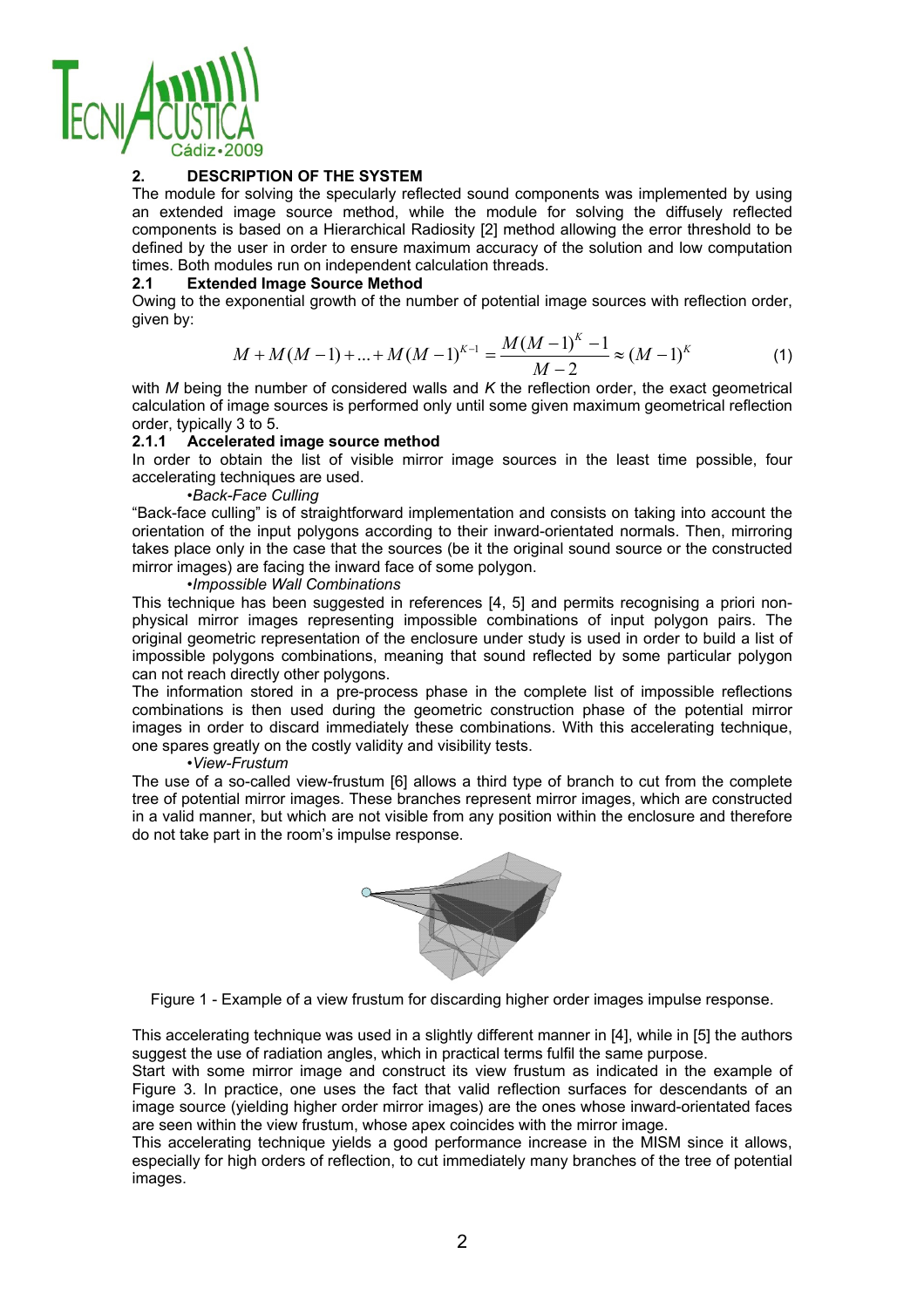

#### *•Clustering of Input Polygons*

This technique uses the fact that in the majority of the enclosures found in practice all the input polygons (which can be in great number) normally lie on a small set of tri-dimensional planes. Therefore, in a pre-processing phase, a clustering algorithm builds up a single "parent" polygon in a similar way as the so-called convex hull of a set of points is constructed. This clustering algorithm greatly reduces the complexity of the problem, because the number of wall combinations can be greatly reduced in a wide variety of practical cases, with the apparent consequence that the number of potential mirror images is enormously reduced due to the reduced basis of the exponential law.



Figure 2 - Example of clustering of input polygons into one single "parent" polygon

The accelerated image source method with the clustering algorithm uses a simplified representation of the enclosure given by all the "parent" polygons (which are convex) for the geometric construction of the potential images. Only when a valid and visible mirror image is found, in relation to this set of "parent" polygons, does one need the complete set of original input polygons for determining which of them actually are responsible for the construction of the determined mirror image. This determination is not a very costly operation, since one need only to determine inside which of the input polygons the intersection points are located. It is obvious that a valid and visible image relative to the reduced set of "parent" polygons can be an invalid or invisible mirror image afterwards, relative to the finer set of input polygons. However, these cases constitute normally a minority, since the "parent" polygons are constructed in a way similar to the convex hull of a set of points, which is the convex set with smallest area that contains all the original input points.

In Table 1 we indicate some calculation times for the implemented accelerated image source method for different rooms. Calculation times are for reflection order 5. As can be seen, the calculation times are very small, suitable for real time auralization purposes. The hardware used consists of a PC with an Intel Core Duo 1.86 MHz processor and 1 GB RAM running Windows XP Pro.

| Room             | Polygons | Calc Time [ms] |  |  |
|------------------|----------|----------------|--|--|
| Simple           |          |                |  |  |
| Congress Centre  |          |                |  |  |
| PTB Music Studio |          |                |  |  |

|  |  |  |  | Table 1 - Calculation times for the accelerated image source method |  |  |  |
|--|--|--|--|---------------------------------------------------------------------|--|--|--|
|--|--|--|--|---------------------------------------------------------------------|--|--|--|

Figure 3 shows the room visualization module with the calculated sound paths between source and receiver for order 3 for the auditorium of the congress centre of IST.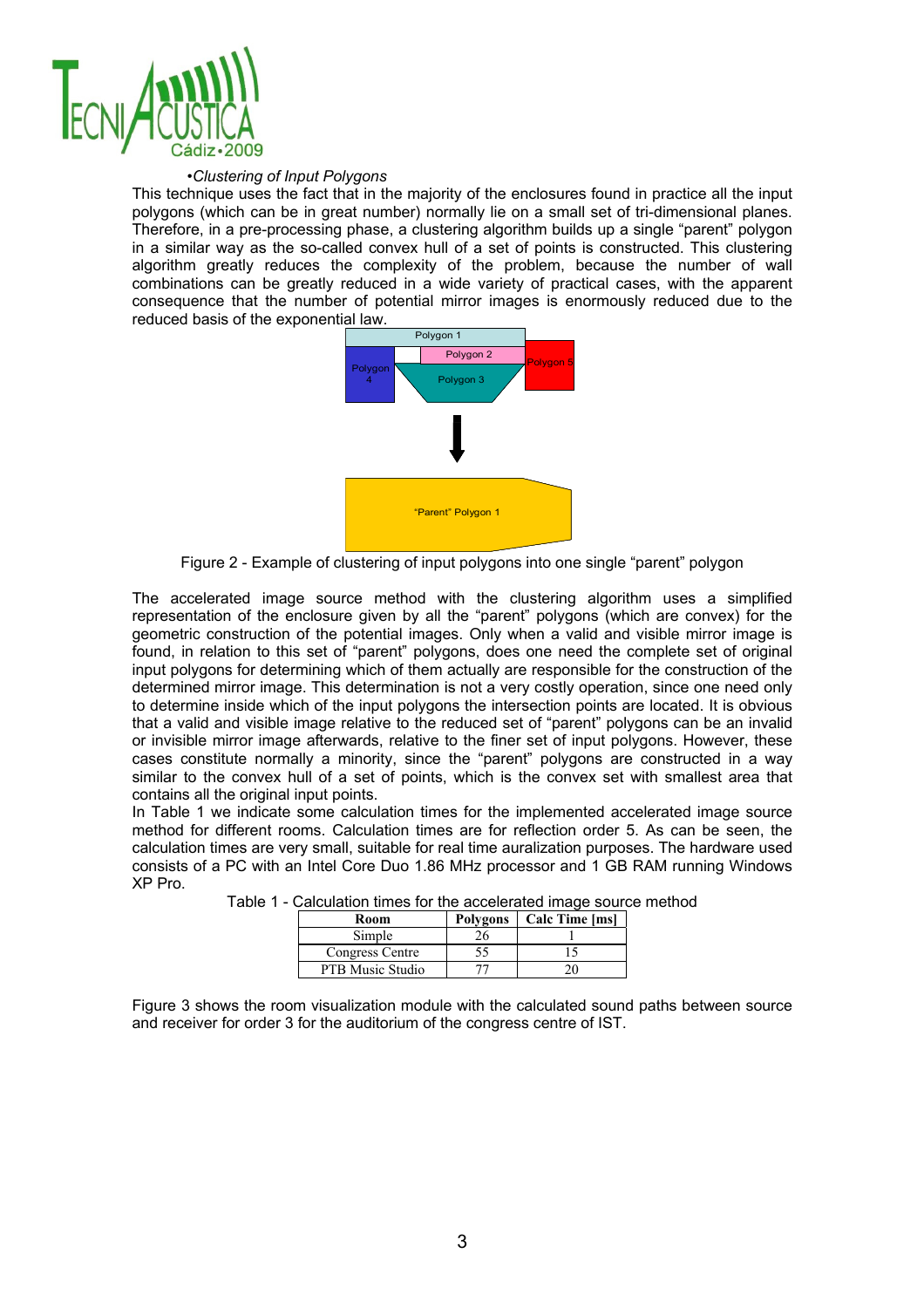



Figure 3 - Room visualization module showing sound paths between source and receiver **2.1.2 Extension to high orders of reflection** 

Information supplied by the accelerated image source method is then used for a statistical and deterministic extrapolation to higher reflection orders in order to obtain the reverberation tail of the room's specular impulse response.

The extrapolation step resorts to the following parameters, obtained during the exact geometrical construction phase:

Number of visible images per reflection order

Mean distance receiver - visible images per reflection order

Standard deviation of the distances per reflection order

Mean reflection coefficient per reflection order

Standard deviation of reflection coefficients per reflection order

Mean diffusivity coefficient per reflection order

Standard deviation of the diffusivity coefficients per reflection order.

The room impulse response from specular reflections is thereby calculated from two terms:

$$
I_{\text{specular}}(t) = \sum_{K=0}^{\text{maxgeorder}} \sum_{i=1}^{N(K)} \frac{\prod}{4\pi d_i^2} \rho_i e^{-md_i} (1 - \Delta_i) \delta\left(t - \frac{d_i}{c}\right)
$$
  
+ 
$$
\sum_{K=\text{maxgeorder}+1}^{\text{maxorder}} \sum_{i=1}^{N(K)} \frac{\prod}{4\pi D_i(K)^2} \overline{\rho}(K) e^{-mD_i(K)} \overline{1 - \Delta(K)} \delta\left(t - \frac{D_i(K)}{c}\right)
$$
(6)

where "maxgeoorder" means the maximum reflection order for which the exact geometrical calculation of the visible images is done.

#### **2.2 Hierarchical Time Dependent Radiosity Method**

Solving for the diffuse reflected components by a finite element approach, raises two problems: *Problem 1:* For the image sources method it is optimum that the walls constituting the geometry of the enclosure be as large as possible, whereas for a finite element approach one desires that

the input polygons constitute a mesh of several smaller "patches". *Problem 2:* If *M* initial walls are split into *n* patches, then the number of energy links, i.e. the

approximate number of form factors, will be proportional  $O(n^2)$ , and therefore the calculation effort will be high.

One solution for both problems is to adopt a multi-resolution approach through hierarchical linking [2], whereby the patches are generated adaptively from the geometry's input walls and the number of links (form factors) is  $O(M^2+n)$ , therefore permitting a considerable computational saving.

The hierarchical subdivision stop criterion is based in first place on the absolute minimum area of patches (defined by the user) and in second place on a threshold condition for the form factors between pairs of patches (also defined by the user). Form factors are calculated by using the analytic formula of the form factor from a differential area to a parallel disc, and the visibility factor for the occluded form factor is calculated by ray-casting.

The solution of the time-dependent equations is done by a Gauss-Seidel relaxation scheme, using an energy *"push-pull"* operation throughout each hierarchy of patches. In order to limit the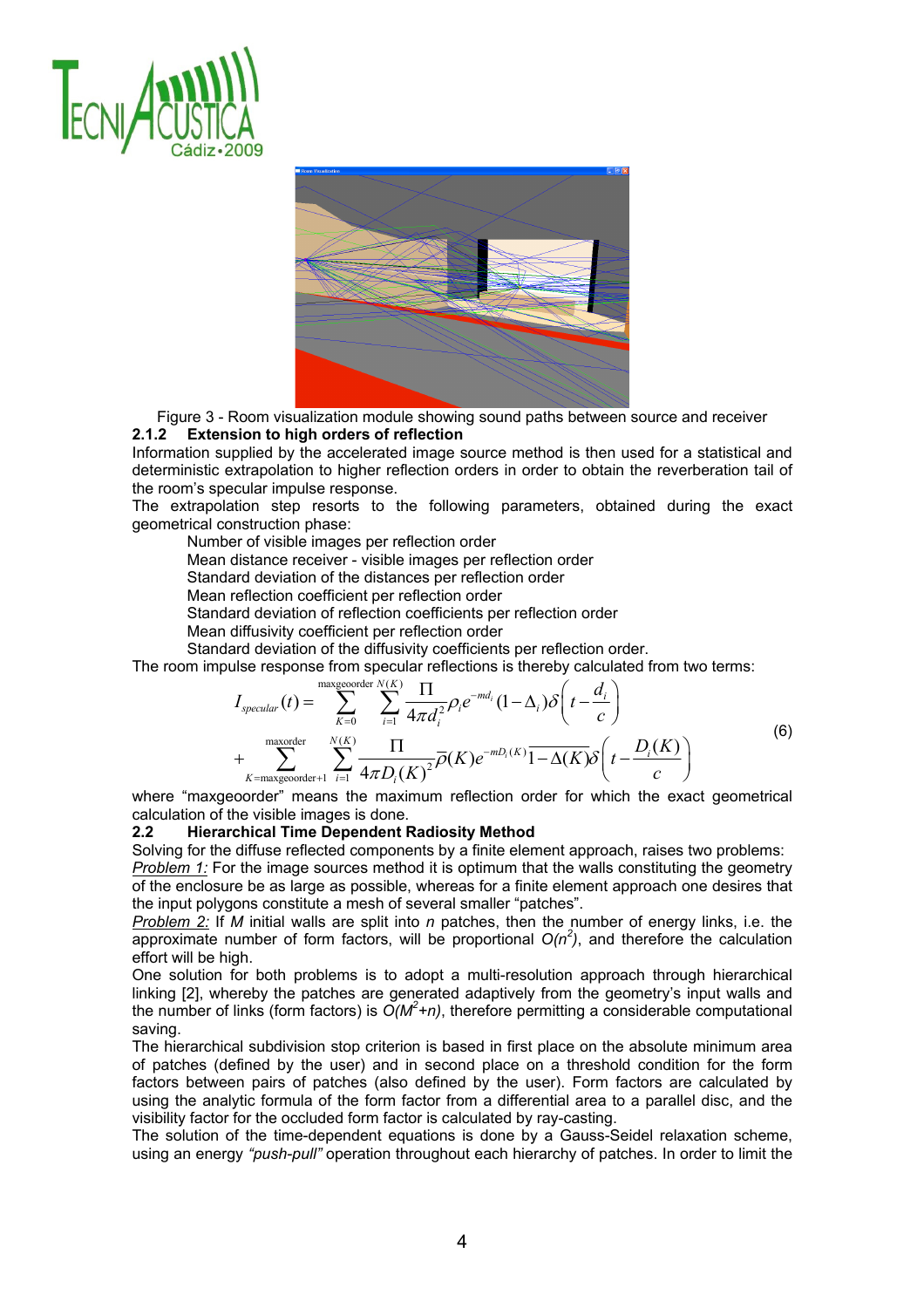

exponential growth of diffuse reflections with increasing reflection orders, a condensing algorithm with an internal sampling rate is used.

At each iteration, energy is gathered at predefined receiving points, calculated through the well known Lambertian cosine law.

## **2.3 Auralization Module**

The auralization module of the system runs independently on asynchronous threads, loading periodically the list of visible images as calculated by the accelerated image sources module and the energy echograms as calculated by the hierarchical time-dependent radiosity module. The auralization module implements a wide band approach for the treatment of the frequency dependence. It is currently adapted for rendering sound through binaural technology.

## **2.3.1 Auralization of the specular components**

The list of visible images calculated by the accelerated image source method comprises the sources location as well as the list of walls that generated them. The incidence angles regarding the particular receiver point are also recorded in the list, as well as the image source's directivity. With this information, equivalent time invariant linear filters are constructed online by the auralization system.

Elements such as source directivity, wall and air absorption are represented through linear filters in logarithmic frequency dependence with an octave band scale with 10 values ranging from 31.5 Hz up to 16 kHz. These filters possess only magnitude values, whereby their phase is determined by a minimum phase reconstruction step done through an FFT Hilbert Transform.

In order to obtain the binaural pressure impulse responses, the result of the previous filters have to be convolved (in the dual frequency domain after interpolation) with the set of HRIR for each ear corresponding to the correct direction of incidence at the receiver.

The auralization module uses currently the HRIR database of IRCAM, which were measured at a distance of 2.0 m. This database has a resolution of  $15^{\circ}$  in the azimuth angle. The vertical resolution consists of 10 elevation angles starting at -45° ending at +90° in 15° steps. The steps per rotation vary from 24 to only 1 (90° elevation). Measurement points are always located at the 15° grid, but with increasing elevation only every second or fourth measurement point is taken into account. As a whole, there are 187 HRIR pairs. Each HRIR data has a sampling rate of 44.1 kHz and 24 bits of quantization, consisting of 8192 samples long. We pre-processed each HRIR data set in order to have three new data sets: the first has 512 samples, the second has 128 samples, and the third has 32 samples.

The 512 samples long set is used for the processing of the direct sound, while the 128 samples long set is used for processing of the specular components contained within the list of visible images. The third set is used for the processing of the extrapolated images.

All the convolutions are done in the dual frequency domain using radix-2 FFTs.

The final result of this stage corresponds to two binaural impulse responses containing all the information about the specularly reflected sound components.

#### **2.3.2 Auralization of the diffuse components**

The result of the hierarchical time-dependent radiosity method consists of an energy echogram for the 10 octave bands. This echogram is considered as an envelope of the squared pressure impulse response for each frequency band.

In order to reconstruct a pressure related impulse response a procedure using a filtered white noise is implemented. In detail, a 10 ms width Gaussian window is applied successively together with an equivalent magnitude filter determined from the calculated energy echograms to the white noise. This procedure is repeated for increasing time steps until the time window slides out of the time interval of interest.

For the binaural simulation two uncorrelated responses are created which are equalised by means of an averaged HRTF according to diffuse incidence.

#### **2.3.3 Auralization of all components**

The binaural impulse responses for the specular and for the diffuse components are combined into a single, total binaural impulse response set. This final set is then convolved with a streaming 44.1 kHz, 16 bit audio signal through a Gardner like low-latency filtering approach with an overlap-add implementation. Sound reproduction is done using binaural technology through conveniently equalised headphones.